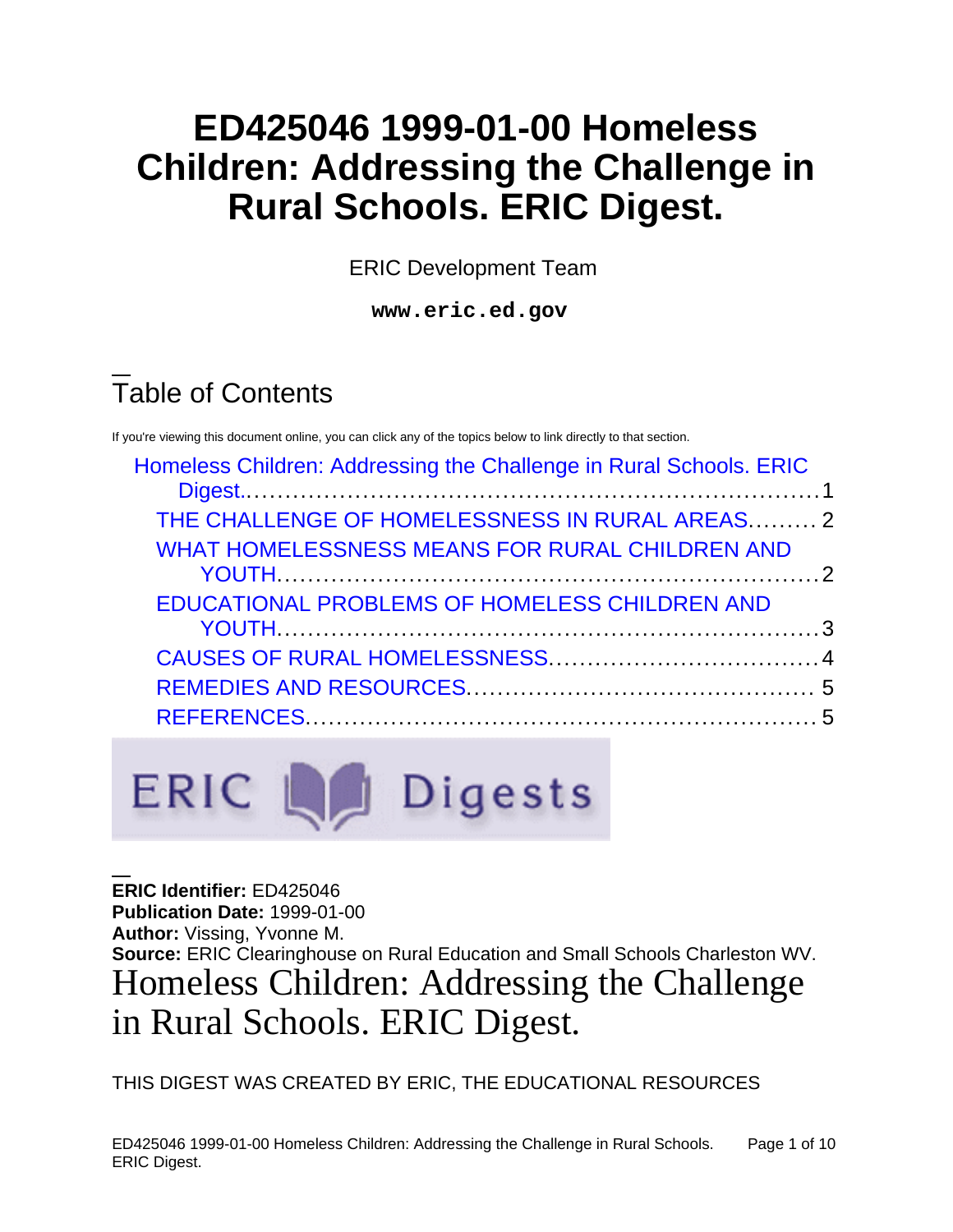INFORMATION CENTER. FOR MORE INFORMATION ABOUT ERIC, CONTACT ACCESS ERIC 1-800-LET-ERIC

Rural homelessness is as prevalent as urban homelessness (National Coalition for the Homeless, 1997). It differs markedly from its urban counterpart. This Digest considers (1) the challenge of homelessness in rural areas, (2) the meaning of homelessness for rural children, (3) the educational problems of homelessness, (4) causes of rural homelessness, and (5) remedies and resources for rural educators and human service providers.

# <span id="page-1-0"></span>THE CHALLENGE OF HOMELESSNESS IN RURAL AREAS

According to the National Coalition for the Homeless (1997, p. 1), "Studies comparing urban and rural homeless populations have shown that homeless people in rural areas are more likely to be white, female, married, currently working, homeless for the first time, and homeless for a shorter period of time." Vissing (1996) estimates that half of rural homeless households are families with children, both two-parent and single-parent families. She also suggests that female-headed households are about twice as numerous among rural, as compared to urban, homeless (32% vs. 16%). Exact national figures are not available because 1990 census data on the homeless are doubtful, especially for rural areas. The census enumeration relied on the assumption that the homeless would be found in shelters. However, few shelters exist in rural areas. Even where shelters exist, rural homeless people favor other options because of shame and pride (Garrett, 1996). Vissing (1996) reports that instead of relying on social agencies, rural homeless people move in temporarily with family or friends until they get back on their feet: 41% in rural areas versus 11% in urban areas.

Homelessness, then, arguably presents a more pressing challenge for rural than for urban educators because of the higher rate of homelessness involving families and children. But it receives far less attention, either from national media or from rural education and social authorities. Most available resources have been developed for the urban context.

## <span id="page-1-1"></span>WHAT HOMELESSNESS MEANS FOR RURAL CHILDREN AND YOUTH

Vissing (1996) uses the terms "housing displacement" and "housing distress" to describe rural homelessness. She defines rural homelessness as "lack of a consistent, safe physical structure and 'the emotional deprivation that occurs as a result'" [italics added] (p. 8). In rural areas, extended families are sometimes able to take in homeless young families. Abandoned houses can sometimes be occupied for free, but the availability of electricity, heating, and water supplies may be doubtful.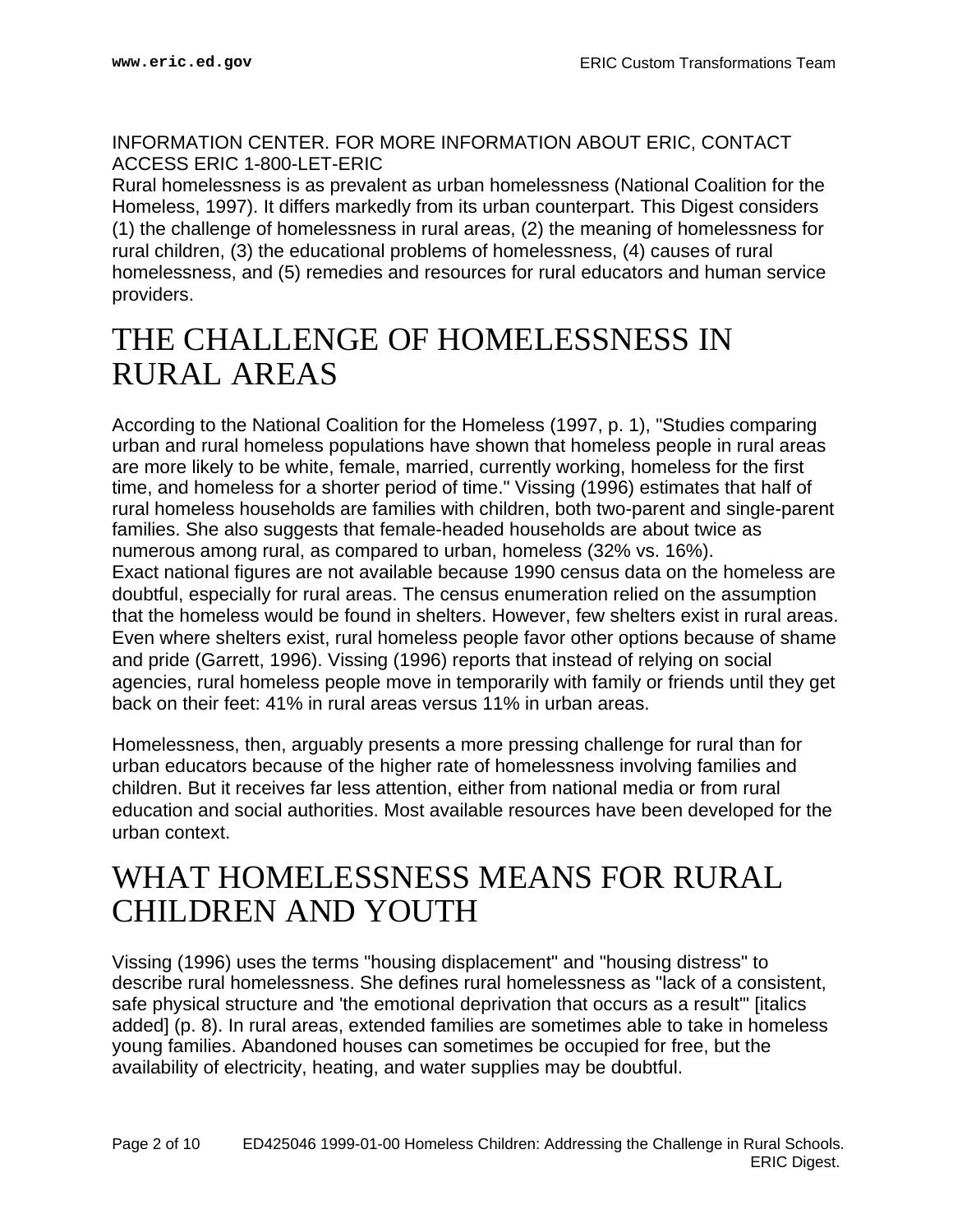Housing shelters humans from the elements, but homes provide more. The social construct of "the home" describes the physical and emotional space needed for sustaining a private life. In educationally relevant terms, homelessness deprives children of the security they need to be themselves. Rural homelessness, which undermines the conditions of learning, is just one of many serious threats that poverty inflicts on children's ability to learn (Children's Defense Fund, 1998).

# <span id="page-2-0"></span>EDUCATIONAL PROBLEMS OF HOMELESS CHILDREN AND YOUTH

A diversity of people with possible rights to elementary and secondary educational services comprise the homeless: young children, single teenagers on their own (e.g., pregnant teens, teen parents, runaways), and young adults (Kryder-Coe, Salamon, & Molnar, 1991). Failure to provide "appropriate" educational services for these people magnifies their misfortune and frustrates the growth of their intellectual capacities. Just enrolling homeless children in school and ensuring their attendance can be difficult. Residency requirements bar homeless children from attending school in 60% of the states (Vissing, 1996). Other obstacles to admission include missing health and education records. Seventy percent of the states report difficulties getting records of homeless children who transfer to their schools. Often, homeless children need to be reimmunized. These obstacles are falling in many places, but the rural situation is unclear.

Although many homeless rural children continue to do well in school, transience, uncertainty, and emotional turmoil strongly undermine success. Many, perhaps most, homeless students will develop physical, behavioral, and emotional problems including post-traumatic stress disorders, depression, and anxiety.

Existing health problems may go untreated, and the stressors of homelessness inevitably produce new health problems. Transience may disrupt the task of preparing and serving regular meals. Quantity and quality of food commonly suffer as well.

According to the National Coalition for the Homeless (1997), rural as compared to urban homelessness involves more prevalent domestic violence but less substance abuse. These trends probably reflect the elevated rates of family homelessness in rural areas.

Profound emotional troubles accompany homelessness. Some children feel guilty, as if they were the cause of their families' poverty. They may also resent their parents for not being better providers. And they may actively resent other students, teachers, and administrators for not understanding homelessness. Self-destructive behaviors and psychic numbing are common. Homeless children may act out to get needed attention, but withdrawal is more common. Suicidal tendencies increase with homelessness, as do incidences of unplanned pregnancies and sexually transmitted diseases (Vissing,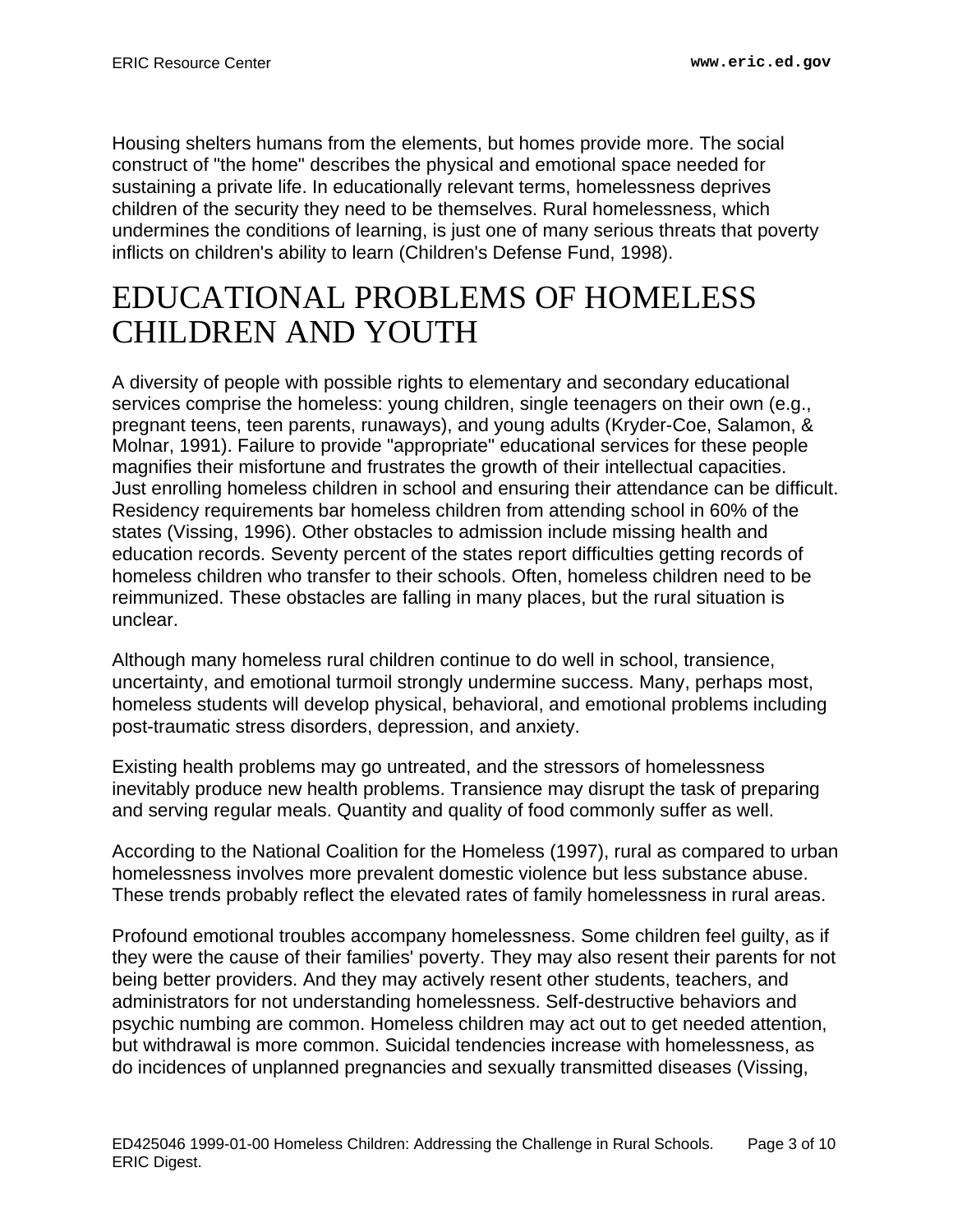1996).

Children usually hide their homelessness. Among all others who interact with children, teachers are in the best position to identify problems unobtrusively. They observe their students carefully from day to day.

# <span id="page-3-0"></span>CAUSES OF RURAL HOMELESSNESS

Some observers (Gans, 1995; Katz, 1990) note the persistent belief that the poor exhibit bad genes, poor planning, weakness, and overall lack of discipline and worthiness. According to this view, the moral fiber of the nation is decaying, and the character of the family is one victim; the poor reveal themselves as the worst citizens and the worst people, though it is important to distinguish between the deserving and the undeserving poor even in this explanation (Katz, 1990). Rural educators should understand that this concept may characterize conventional wisdom in many traditional communities (Garrett, 1996).

Among many educators, an economic argument offers a more acceptable explanation. Homelessness is increasing, according to this argument, in part, because the income gap between rich and poor in the United States has widened substantially in recent decades. Measured in constant dollars, the "poorest" one-fifth of all families had incomes 9% lower in 1996 as compared to 1973. But incomes for the "wealthiest" one-fifth of all families rose 35% (Children's Defense Fund, 1998). The gap between rural and urban incomes is also widening, with the rural percentage of the average urban income falling from 78.5% in 1980 to 72.8% in 1990 (Rural Policy Research Institute, 1998).

Child poverty is also increasing. The Children's Defense Fund (1998) reports that while the median income (in constant 1996 dollars) of U.S. families with children stayed level at \$41,000 from 1976 to 1996, income for childless families rose 18% over the same period, and income for young families (parents under 30) sank 33% from \$30,000 to less than \$20,000. The child poverty rate in young families doubled between 1973 and 1996, from 20% to 41% (Children's Defense Fund, 1998). And, in rural areas, child poverty rates are reportedly higher than in urban areas (Rural Policy Research Institute, 1998).

As the rural poor get poorer, the proportion of income claimed by housing goes up. By the standards of the 1950s, 20% of income constituted a normal housing expense. In the 1970s, the official standard was raised to 25%. Today, the standard is 30% (Vissing, 1996). But the poor spend a larger proportion of their income on housing often twice as large. Fitchen (1981) suggests suburbanization has driven up the price of housing for the rural poor. As new residents move in, rural land and housing prices increase along with taxes. The supply of inexpensive housing shrinks, and new residents seek to increase housing standards. This process makes it difficult for the rural poor to live either in make shift housing or mobile homes.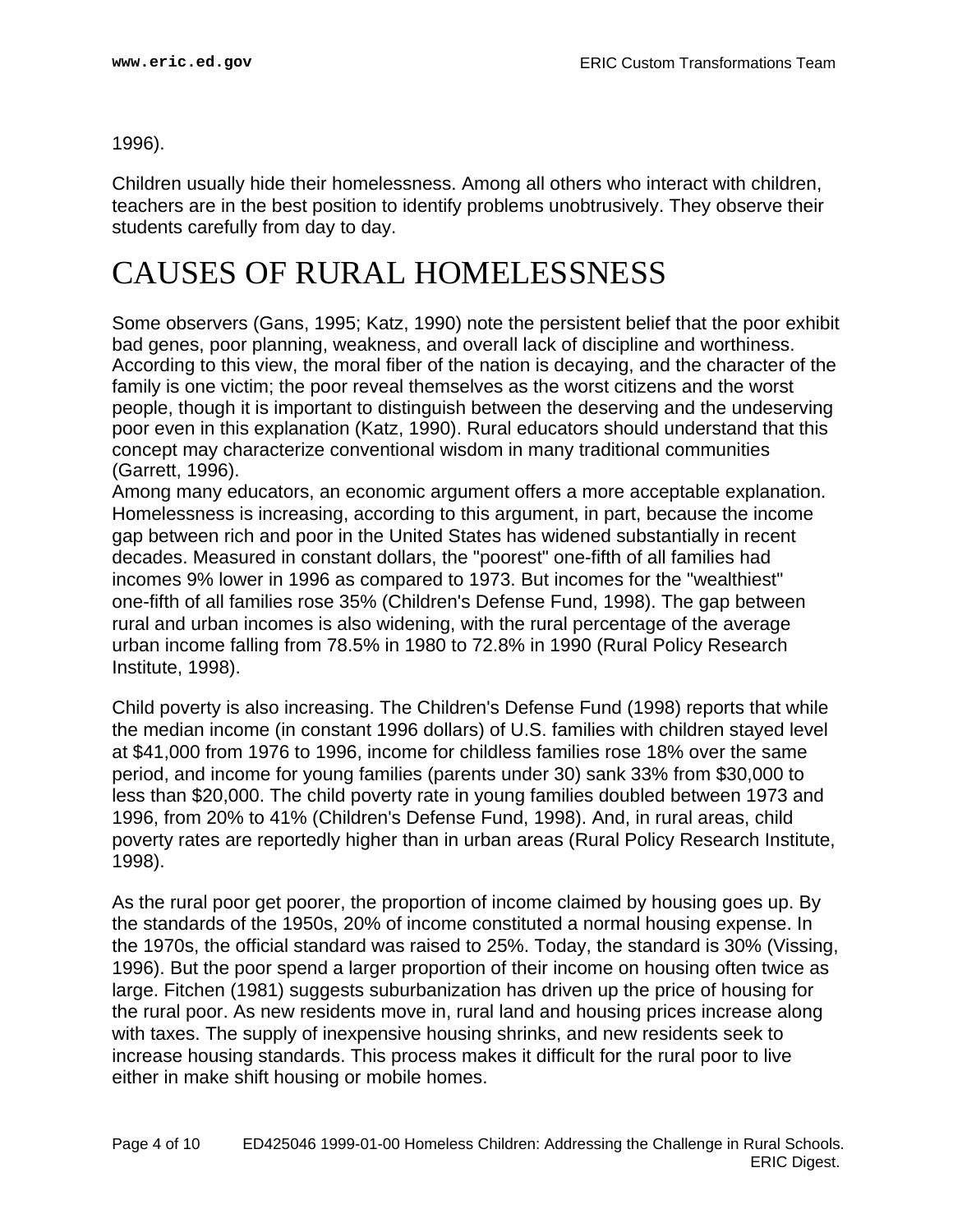# <span id="page-4-0"></span>REMEDIES AND RESOURCES

Practical strategies and a review of successful programs to help the homeless are available from organizations listed in the Resources section, or through publications like those of James Stronge (1992), which overview successful programs to help homeless students. Again, adaptations from the urban context should be considered critically. Schools and districts must consider the appropriateness of policies with respect to homeless children. Most absentee policies and attendance penalties fail to acknowledge homelessness as a possible condition of students' lives. In a logical and practical sense, having a home is a prior condition of schooling. Homeless students need plenty of lead time for projects, and they should get in-school support for projects with which parents usually help (e.g., entries for science and social studies fairs). Professional development workshops could help teachers more easily identify impoverished rural students and address the challenge of serving them well in the classroom.

Knowing where to turn for help is important. Administrators in rural areas where housing distress and displacement are common should make sure that teachers, counselors, nurses, and other administrators can find local resources. A handbook or an easily accessible computerized database that describes agencies and services is essential for those who want to help homeless students.

Immediacy is the key for serving homeless students because their living circumstances can be truly dire. School personnel should have access to information that describes options for emergency shelter, long-term housing support, food and clothing assistance, social services, employment, legal counsel, medical and dental care, mental health services, emergency financial assistance, and transportation. All the details of life are usually disrupted when families become homeless. Single teenagers are likely to exhibit the most needs.

Although formal support is thin in rural areas, some services exist everywhere. Rural educators may want to commit energy to establishing informal support mechanisms. They will be pioneers.

# <span id="page-4-1"></span>REFERENCES

Children's Defense Fund. (1998). The state of America's children: A report from the Children's Defense Fund. Boston: Beacon Press. Fitchen, J. (1981). Poverty in rural America: A case study. Boulder, CO: Westview Press.

Gans, H. J. (1995). The war against the poor: The underclass and antipoverty policy. New York: BasicBooks.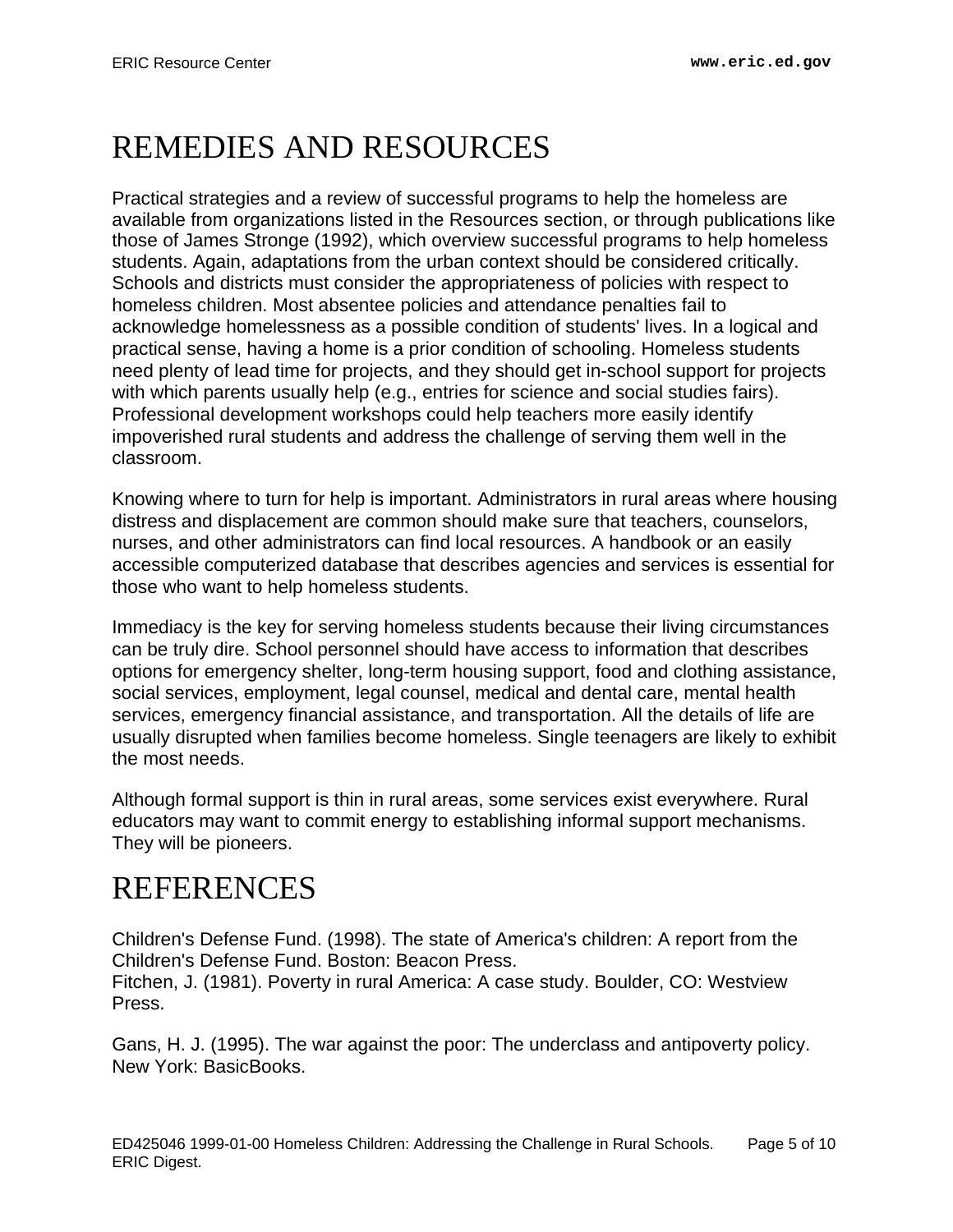Garrett, P. (1996). Poor kids in a rich nation: Eating the seed corn. In Pathways from poverty educational network. University Park, PA: Northeast Regional Center for Rural Development. (ED 406 080)

Katz, M. B. (1990). The undeserving poor: From the war on poverty to the war on welfare. New York: Pantheon Books.

Kryder-Coe, J. H., Salamon, L. M., & Molnar, J. M. (Eds.). (1991). Homeless children and youth: A new American dilemma. New Brunswick, NJ: Transaction Publishers.

National Coalition for the Homeless. (1997). Rural homelessness (NCH Fact Sheet No. 13). Also available: http://nch.ari.net/rural.html (1998, November 10).

Rural Policy Research Institute. (1998). Diversity in rural America: Income characteristics of non-metropolitan America. In Rural Policy Context. Columbia, MO: Author. Also available: http://www.rupri.org/ruralcontext/diversity/income.html (1998, November 10).

Stronge, J. H. (Ed.). (1992). Educating homeless children and adolescents: Evaluating policy and practice. Newbury Park, CA: Sage Publications.

Vissing, Y. M. (1996). Out of sight, out of mind: Homeless children and families in small-town America. Lexington: University Press of Kentucky.

RESOURCES

Several organizations specialize in programs for the homeless:

#### ۰

Health Care for the Homeless Information Resource Center

Policy Research Associates, Inc.

#### $\bullet$

262 Delaware Avenue

#### 0

Delmar, NY 12054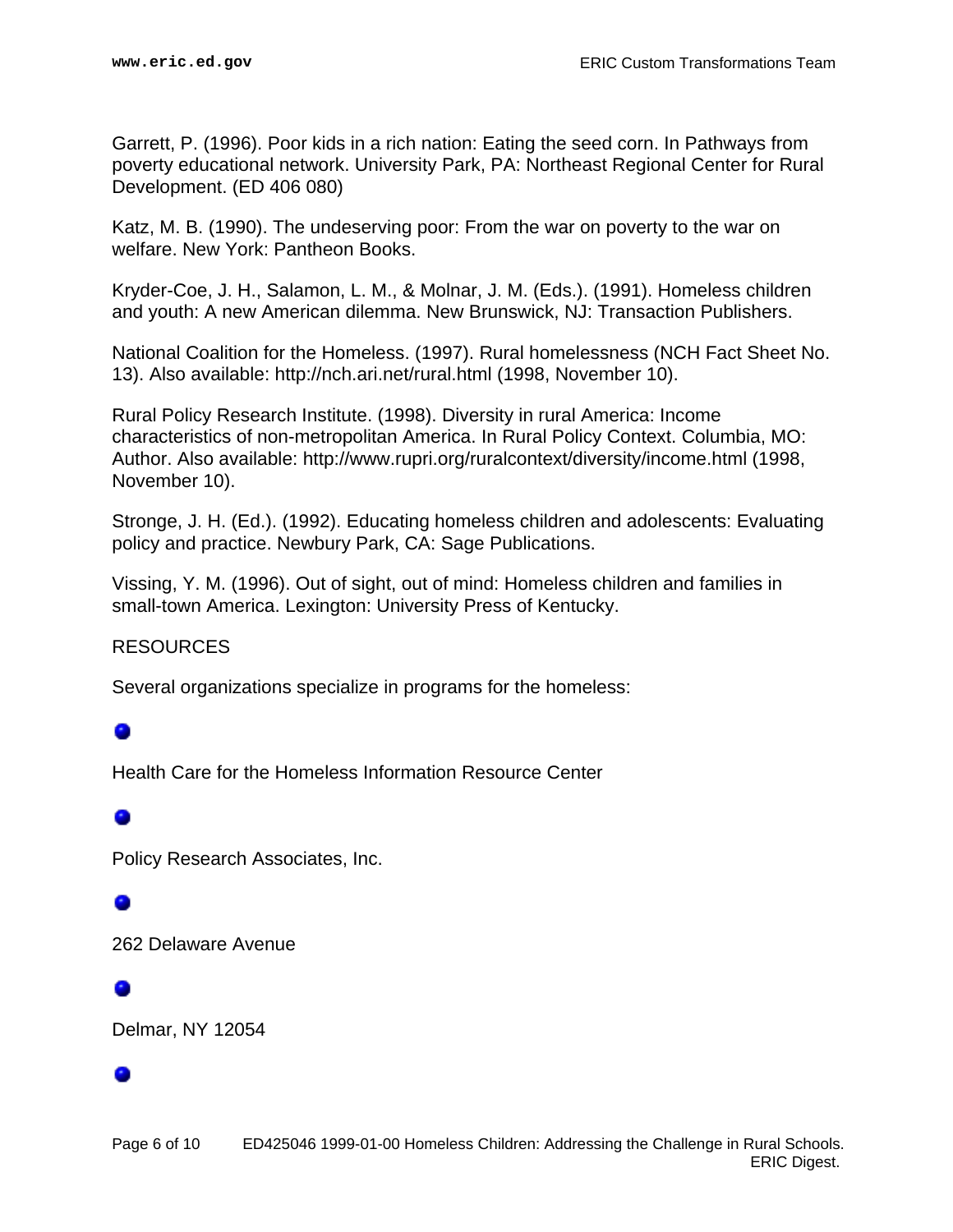888-439-3300, ext. 246

۰

Web site: http://www.prainc.com/hch/

0

---

## 0

Interagency Council on the Homeless

#### 0

451 Seventh Street, SW, Room 7274

#### 0

Washington, DC 20410

#### ۰

202-708-1480

#### 0

Web site: http://aspe.os.dhhs.gov/progsys/homeless/ich.htm

#### ۰

---

#### 0

National Alliance to End Homelessness

#### 0

1518 K Street, NW, Suite 206

#### ۰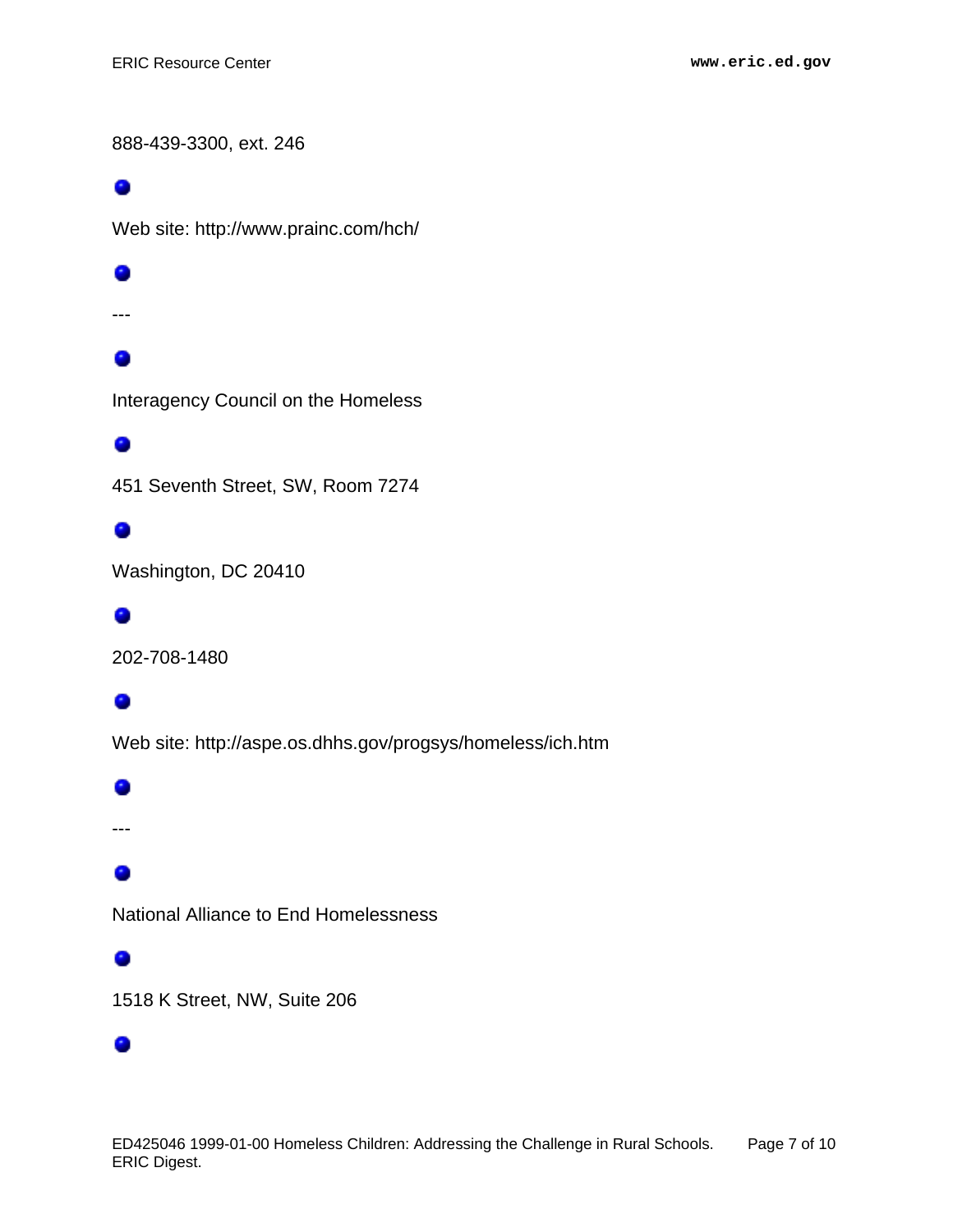Washington, DC 20005

#### 0

202-638-1526

#### 0

Web site: http://www.naeh.org/

#### 0

---

#### ۰

National Association of State Coordinators

#### 0

for the Education of Homeless Children and Youth

#### ۰

c/o Louisiana Department of Education

#### 0

654 Main Street

#### 0

Baton Rouge, LA 70801

#### 0

504-342-3431

#### ۰

---

۰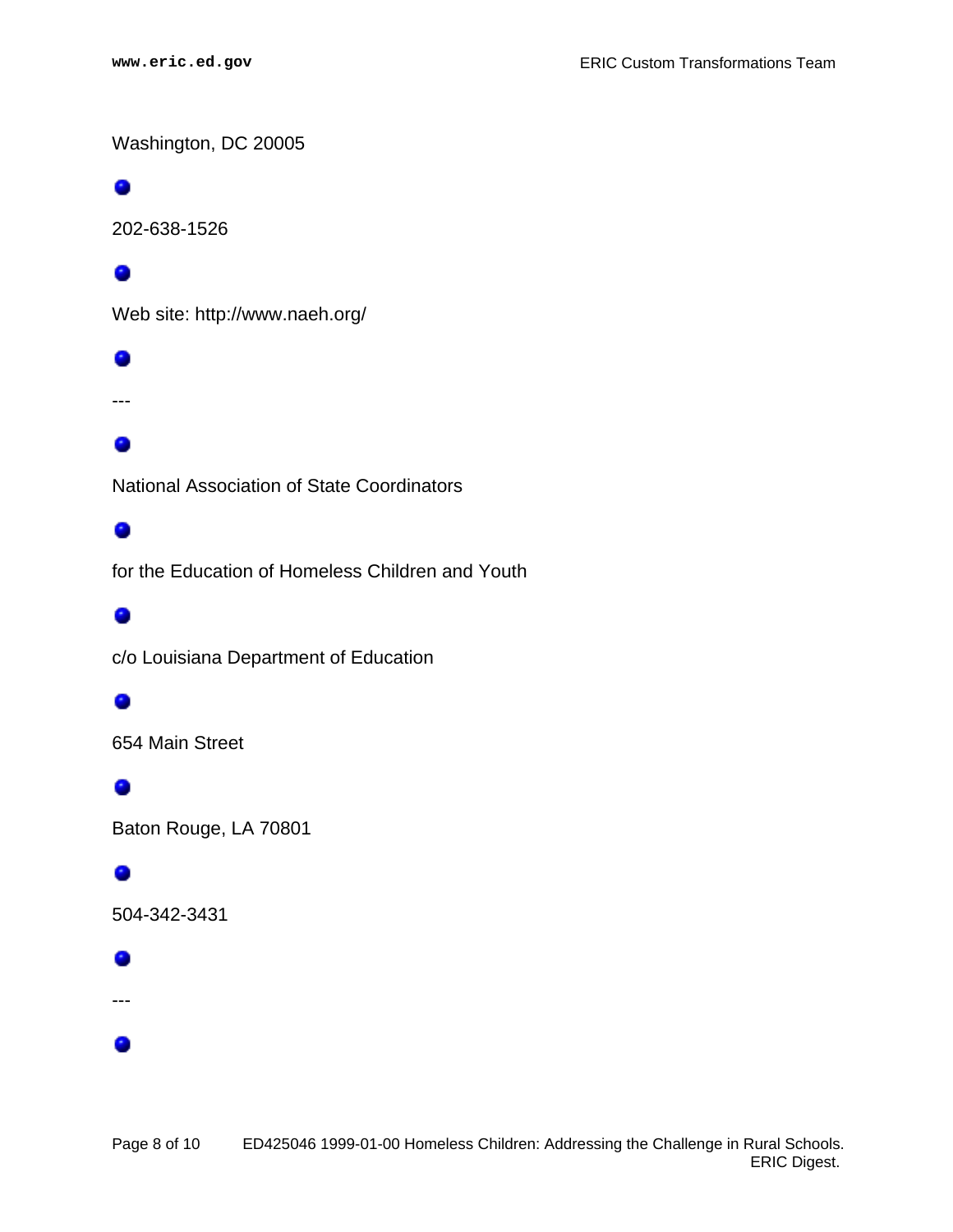National Coalition for the Homeless

#### ۰

1012 Fourteenth Street, NW, #600

#### ۰

Washington, DC 20005

#### 0

202-737-6444

#### ۰

Web site: http://nch.ari.net/

#### 0

---

#### ۰

National Law Center on Homelessness and Poverty

## 0

918 F Street, NW, Suite 412

#### ۰

Washington, DC 20004

#### 0

202-638-2535

#### 0

Web site: http://www.nlchp.org/

The ERIC system has developed a number of Digests that address urban homelessness. The digests may provide some examples or contacts of possible utility in